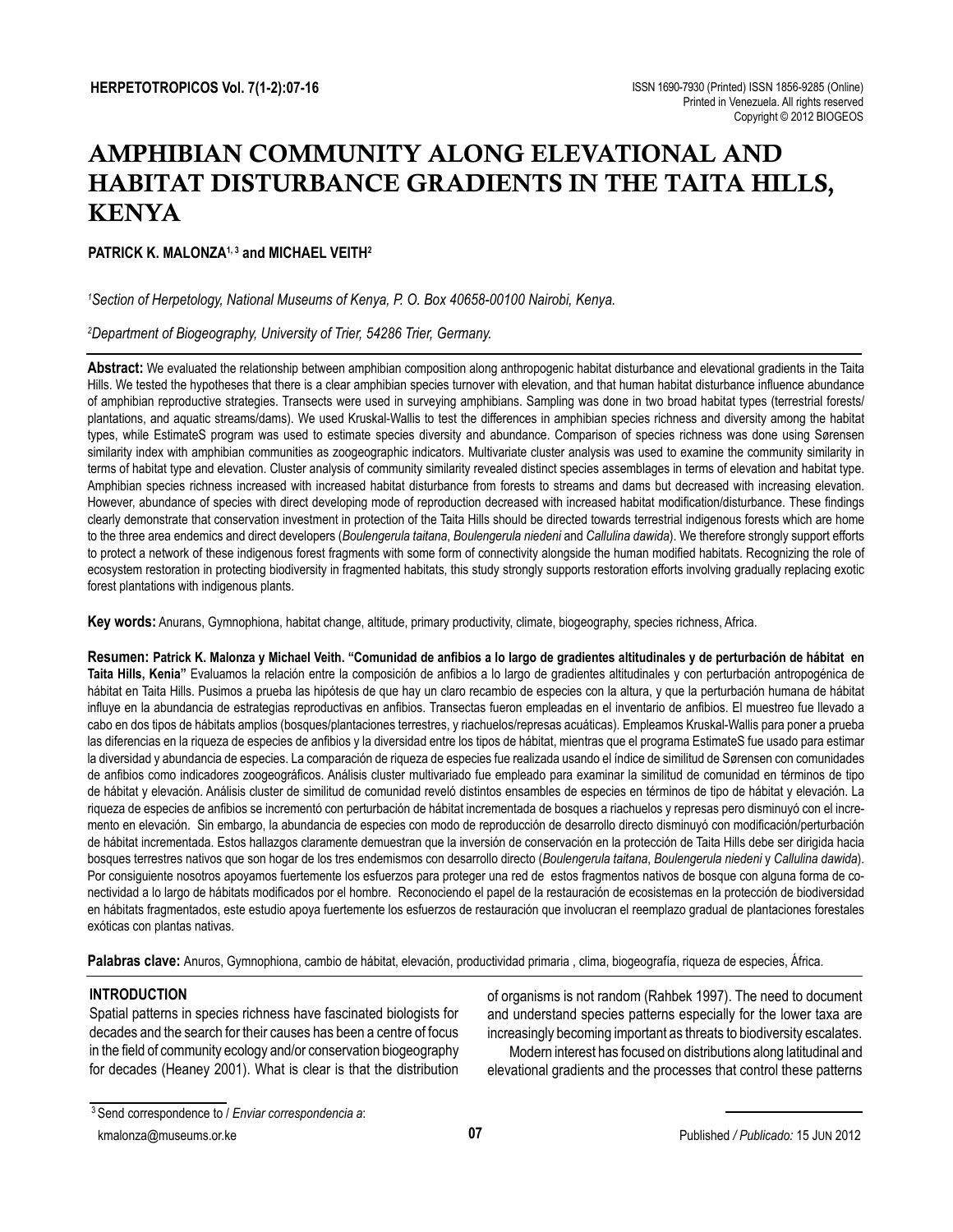(Colwell *et al.* 2004, Watkins *et al.* 2006). In both patterns there is an inverse relationship between species richness and elevation and latitude (Rahbek 1997, Willig *et al.* 2003, Carpenter 2005, Watkin *et al.* 2006). Studies on elevational gradients have observed two main patterns of species richness: first a monotonical decrease in richness with increasing elevation and second, a "humped" distribution, with species richness highest near the middle of the gradient (Watkins *et al.* 2006).

Irrespective of elevation, human disturbance of habitats continue to change species composition and distribution world-wide. Habitat loss and fragmentation is one of the major threats to biodiversity (Fahrig 2003, Ross *et al.* 2002, Kupfer *et al.* 2005, Taberelli and Gascon 2005, Ewers and Didham 2006, Cayuela *et al.* 2006, Bell and Donnelly 2006). Consequently, throughout the world, previously extensive tracts of natural habitat now exist as isolated fragments scattered across inhospitable landscapes (Benedick *et al.* 2006). This is evident in tropical regions, where remnants of forests exist within agricultural or urban landscapes, resulting in the remaining forest patches supporting increasingly isolated populations of forest dependent species (Raman 2006, Benedick *et al.* 2006). In tropical areas, amphibian studies have mainly focussed on species diversity and richness, with some conducted in anthropogenically fragmented environments (e.g. Marsh and Pearman 1997, Wind 2000, Vallan 2000, Pineda and Halffter 2004, Ernst and Rödel 2005, Neckel-Oliveira and Gascon 2006, Bell and Donnelly 2006, Cushman 2006, Hillers *et al.* 2008). For example, many forest-dependent species have been shown to be detrimentally affected by habitat loss and degradation, and there are cases of species going locally extinct when forest fragments are too small to support viable populations (Watson *et al.* 2004). Rare species, species with low dispersal abilities, large area requirements, low fecundity, low population densities, abundance or high population variability, habitat and food specialists are most affected by habitat loss and fragmentation (Bell and Donnelly, 2006).

Understanding species richness patterns in montane regions is important as most of them are centres of species diversity and endemism in the tropical regions (Smith *et al.* 2007). Currently little is known about the underlying factors that govern species distribution patterns. However, extensive literature suggests that contemporary climate with its control on energy dynamics constrains terrestrial taxonomic richness over broad geographic extents (Hawkins *et al.* 2003a). Climatic, biological, and historical factors have been suggested as causes of variation in species richness along elevational gradients (Rahbek 1997, Sanders *et al.* 2003). Climate through water-energy dynamics hypothesis has influence on primary productivity (Hawkins *et al.* 2003b) which in turn is positively correlated with species richness (Sanders 2002, Hawkins *et al.* 2003a).

No study has examined patterns of amphibian species richness and composition at different disturbance and elevation levels in the in the Eastern Arc Mountains (EAM) of Eastern Africa. The Taita Hills is one of the EAM Mountain blocks suitable for understanding the response of amphibian to elevation and anthropogenic habitat disturbance. Otherwise it is imperative to understand how amphibian communities and individual species are distributed in order to formulate viable conservation and management options. The Taita Hills has the least amount of remaining forest (about 2% of the original forest) making it the most fragmented and endangered block in the EAM (Newmark 1998). Despite having the smallest remaining forest area, it has three endemic amphibians; namely, *Boulengerula taitana* Loveridge, 1935, *Boulengerula niedeni* Müller, Measey, Loader *et* Malonza, 2005 and *Callulina dawida* Loader, Measey, de Sá *et* Malonza, 2009.

 It is therefore essential to ascertain how amphibian communities and individual species are affected by deforestation, habitat fragmentation and modification to derive appropriate ecosystem management options.

In this paper we aim to asses how anthropogenic habitat disturbance along the Taita Hills elevational gradient affect amphibian community. We test the hypotheses that (1) there is a clear amphibian species turnover with elevation, and (2) human habitat disturbance and elevation influence abundance of amphibian reproductive strategies. Predictably sites within similar disturbance regime and/ or elevations should group together. Amphibians have been used as bio-indicators because they are easy to quantify and have relatively narrow moisture and temperature tolerances (Duellman and Trueb 1994). Forest loss has been found to cause micro-climate alteration such as higher temperatures, lower soil and atmospheric humidity as well as increasing wind velocity in the tropics (Pineda and Halffter 2004, Ernst *et al.* 2006). Previous studies have shown that deforestation and habitat modification affect amphibian communities in tropical forests (e.g. Pearman 1997, Vallan 2000, 2002, Vallan *et al.* 2004, Pineda and Halffter 2004, Bell and Donnelly 2006). In particular, species with direct development reproductive mode (e.g. deposit eggs on leaf) are very sensitive to changes in moisture regime and leaf litter depth (Marsh and Pearman 1997).

## **MATERIALS AND METHODS**

#### **Study area**

The Taita Hills is the northern outlier of the EAM, a well known biodiversity hotspot (Myers *et al.* 2000). The EAM is a chain of 13 ancient, crystalline blocks, arranged as an arc, and located in Eastern Africa (Tanzania and Kenya) overlooking the Indian Ocean (Lovett 1990). The Taita Hills complex consists of the main block (Dawida, 2228 m) c. 25km north-west of Voi and three other blocks: Mt. Mbololo (2149 m), Sagalla Hill (1520 m), and Mt. Kasigau (1645 m), approximately 5, 25 and 50 km respectively from Dawida. Sagalla Hill, directly south of Voi, is separated from Dawida and Mbololo by the Voi River on the Tsavo plains, while Mt. Mbololo is separated from Dawida by the Paranga valley at c. 900 m. Dawida has its highest peak at Vuria (2228 m); other high peaks are Ngangao (2109 m) and Iyale (2149 m) (Fig. 1). The three blocks rise from different altitudes depending on their location. Dawida and Mbololo rise from an altitude of about 800 m, while Sagalla and Kasigau are from altitudes of about 700 m and 600 m, respectively. The lower slopes of the hills are covered by dry bush land that change abruptly after c. 1000 m to small-holder cultivation and remnant patches of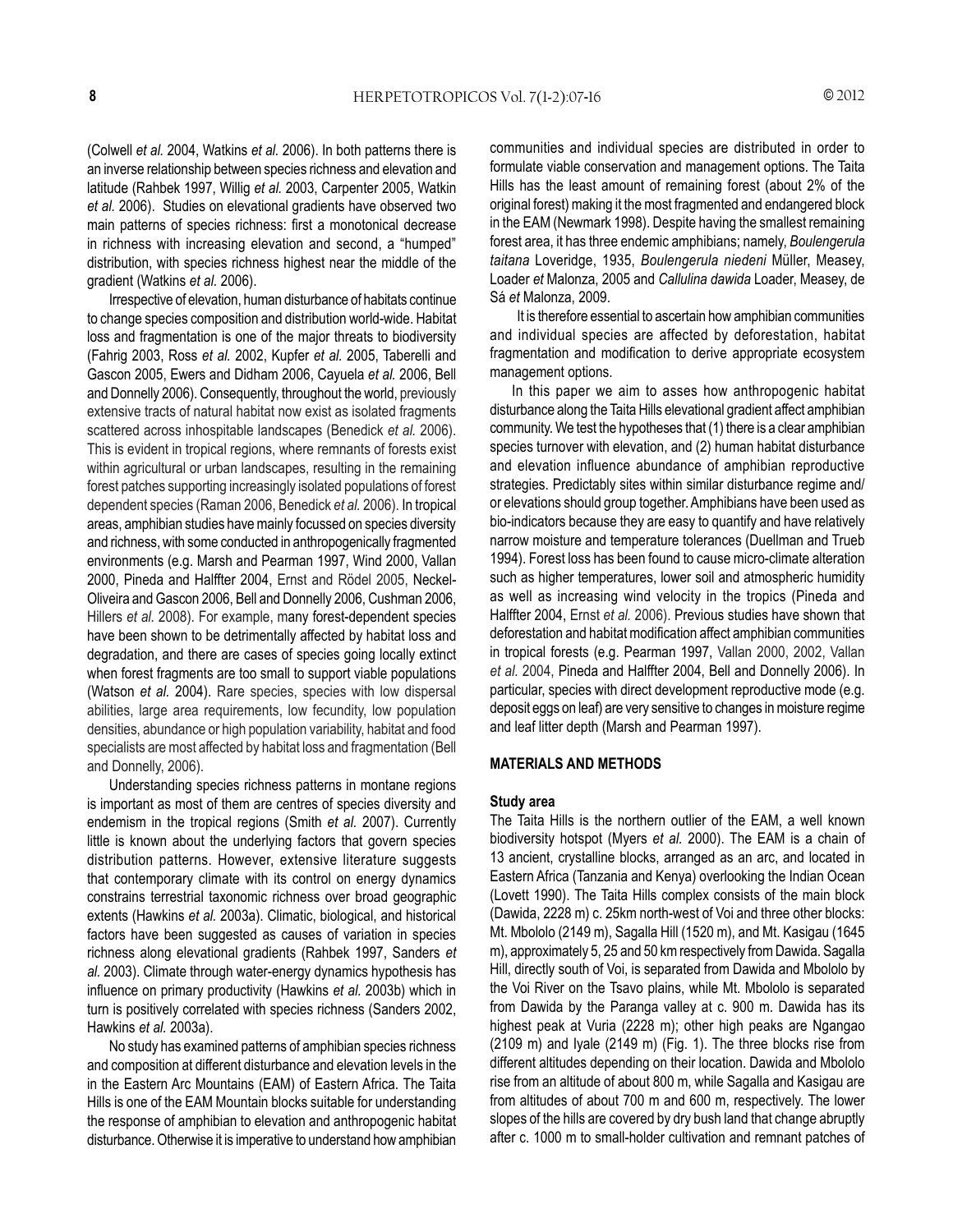moist forest. As a result of the high human pressure on land, forest remains only as scattered fragments on hilltops and ridges totalling 400 ha. Mt. Kasigau hilltop moist forest is c. 20 ha, Sagalla retains only c. 3 ha of moist forest and Mbololo c. 220 ha along the hill crest, while the main block (Dawida) has a number of tiny remnants that range in size from 1 to 92 ha, including Fururu (12 ha), Mwachora (4 ha), Macha (3 ha), Ndiwenyi (3 ha), Ngerenyi (3 ha), Kichuchenyi (2 ha), Iyale (2 ha) and Vuria (1 ha), and two larger patches: Chawia (c. 50 ha) and Ngangao (c. 92 ha) see Brooks *et al.* (1998). Beentje (1987) estimate the indigenous forest loss since 1960s in the major fragments as 99%, 95%, 85%, 50% and under 50% for Vuria, Sagalla, Chawia, Ngangao and Mbololo, respectively, but recognized Kasigau as relatively undisturbed.

The patterns of human settlements on the Taita Hills are dependent on water availability with the main land use type in the Taita Hills being small scale intensive agriculture and forestry. It has one of the highest and ever increasing rural human population densities in Kenya (Mwagore 2005). The majority of farming activities are either on the valleys and slopes, hill tops or in the foothills of each block. It is also in these areas where there are wetlands that are the preferred habitats for many amphibians. While the people

on the hilltops depend on high rainfall, those at the base depend mainly on flooding from the highlands. Mean annual temperatures decrease (22 to 16°C) while rainfall increases (600 to1400 mm) with elevation  $\mathbb{I}$ (Jätzold and Schmidt 1983). The remnant moist natural forests are confined to the hilltops mainly from 1300-2200 m. The majority of the hilltops and slopes in the highland areas are now covered by pine and eucalyptus plantations.

#### **Definition of habitats**

The habitats investigated include:

1) **Terrestrial:** a) Forests: In this study, this refers to indigenous montane cloud forest and, b) plantations comprising a mixture and/ or pure stands of eucalyptus (*Eucalyptus* spp.) and pine (*Pinus* spp.) most of which were re-planted in areas that used to be covered by indigenous forests. Both forests and plantations are located at high elevations (> 1000 m).

2) **Aquatic habitats:** These were mainly streams and man-made dams. All were within agricultural lands on the foothills and/or highland valleys.



**FIG. 1.** Map of the Taita Hills showing the four mountain blocks (Dawida Mbololo, Sagalla and Kasigau). Inset a map of Kenya showing the location of the Taita Hills.

*Mapa de las Taita Hills donde se muestra los cuatro bloques montañosos (Dawida Mbololo, Sagalla and Kasigau). Insertado un mapa de Kenia donde se muestra la localización de las Taita Hills.*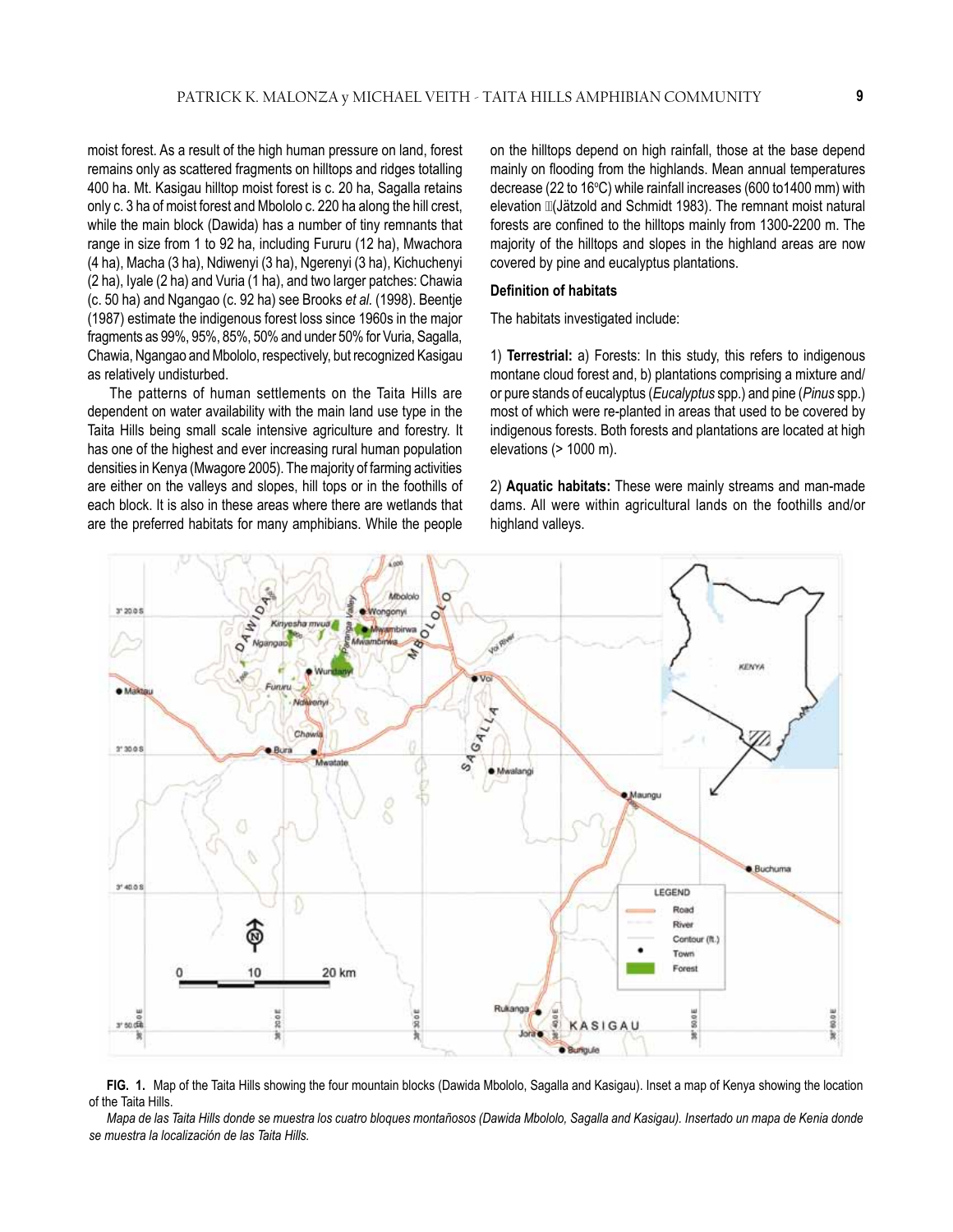#### **Sampling sites**

#### **1. Terrestrial.**

1a) **Forests** (n = 8): Ngangao (1854 m), Chawia (1610 m), Mwachora (1644 m), Macha (1650 m), Boma-Wundanyi (1439 m), Mbololo (1770 m), Sagalla (1504 m), Mount Kasigau (1600 m).

1b) **Plantations** (n = 4): Kinyesha-mvua (1612 m), Sungululu (1483 m), Mwambirwa (1300 m), Sagalla (1384). **2**. Aquatic.

**2a) Aquatic - streams** ( n = 11): Chale (1236 m), Mwalenjo (1292 m), Mwasange (1309 m), Marapu (651 m), Mghange (1273 m), Kauze (1081 m), Piringa (1187 m), Mndangenyi (1397 m), Mbirwa (1430 m), Mghambonyi (1546 m) Madungunyi (846 m).

**2b) Aquatic – dams** ( n = 6) Bafwe (577 m), Hezron (563 m), Lata (1064m), Makandenyi (1647 m), Ngulu (1600 m), Mwatate (839 m). Sites below 1000 m were designated as lowland and those above 1000 m as highland.

#### **Sampling methodology**

We sampled amphibians using 600 x 1 m transects (Rödel and Ernst 2004, Veith *et al.* 2004) continuously from April 2006 to January 2007. In total we had 29 transect sites within the two broad habitats (terrestrial and aquatic). There were six observers assignable to six clusters of transects, meaning that each observer had a maximum of five transects to sample. Each transect was sampled at least once every week covering both dry and wet seasons. A standard time of 1 hour sampling was spent in each transect and interrupted only when recording data. The number of samples for each transect are given in Table 1.

Identification of the specimens was made using published taxonomic keys and followed taxonomy by Frost *et al.* (2006) and Frost (2007). Selected individuals of underrepresented species were kept as voucher specimens and deposited in National Museums of Kenya (NMK). Tissue samples for future DNA analysis were taken for majority of the specimens and stored in absolute ethanol.

## *Climatic variables*

The explanatory power of climatic factors on amphibian species richness patterns was assessed. Average minimum and maximum daily rainfall and temperature were estimated from data gathered from daily records for most sites. Geographic location was based on GPS data, Garmin® 12XL (Garmin International, Olathe, Kansas, USA).

## **Data analysis**

Species richness and diversity for each transect was estimated using EstimateS 7.5.1 program (Colwell 2006). Amphibian species diversity among transect sites was measured with Shannon Index (*H*'). Non-parametric Kruskal-Wallis H test was used to compare amphibian species abundance and species richness among transects within the same elevation cluster and habitat type.

Amphibian similarity between sampling sites was calculated using Sørensen similarity index. This index is based on the probability that two randomly chosen individuals, one from each site, belong to a species shared by both sites (but not necessarily to the same species (Watkins *et al.* 2006). It was calculated as:  $C_{\text{s}}$  = 2*jl* (a+*b*), where *j* equals the number of species shared between two sites, and *a* and *b* are the number of species in each site. The index ranges from 0, when adjacent communities share no species in common, to 1, when adjacent communities are identical. To investigate the influence of habitat type on amphibian species composition, a distance matrix based on Sørensen qualitative similarity index was generated. Using STATISTICA 6.0 (StatSoft 2001) the resultant matrix was converted into a dendrogram using complete linkage cluster analysis.

Mt. Kasigau was omitted in the diversity analyses because no species was recorded during all the transect surveys. For uniform comparability we compared data from only the streams and dams in high altitude areas, excluding the lowland sites. Data was analyzed with STATISTICA 6.0 software (StatSoft 2001), with significance levels set at  $\alpha$  = 0.05.

## **RESULTS**

#### **Species richness and diversity**

We recorded 5577 amphibian individuals of 23 species from all the 29 transect sites (Table 2). In terrestrial habitats we recorded five and three species in forests and plantations respectively. However, there was no significant difference in richness and the Shannon diversity index (*H*') (Kruskal-Wallis: richness, H = 1.96, df = 1, N = 177, P = 0.16; diversity,  $H = 2.91$ ,  $df = 1$ ,  $N = 11$ ,  $P = 0.08$ ). Again, comparing every survey (sample), the number species observed was also not significant (H = 1.96, df = 1, N = 177, P = 0.16).

Eleven and twelve species were observed in highland streams and dams respectively. Species diversity among streams and dams was not significantly different  $(H = 1.93, df = 1, N = 12, P = 0.16)$ . However, comparing the number of species observed per sample (survey) they were significantly higher in dams than streams (Kruskal-Wallis: richness, H = 19.059, df = 1, N = 196, P < 0.001).

## **Patterns of species richness along elevation and disturbance gradient**

There was clear altitudinal species turnover from lowland to highland. While there were some widespread species there were notable lowland species such as *Hyperolius tuberlinguis* (Smith, 1849)*, Hildebrandtia macrotympanum* (Boulenger, 1912)*, Chiromantis kelleri* Boettger, 1893 and *Ptychadena mossambica* (Peters, 1854)*. Boulengerula taitana, Callulina dawida, Arthroleptis xenodactyloides* Hewitt, 1933 and *Amietia angolensis* (Bocage, 1866) were restricted to the highlands. The results of cluster analysis of all transects produced two major clusters of species assemblages according to their responses to the habitat type and elevation band (highland streams/dams and forests/plantations) plus a sub-cluster of typical lowland streams and dams (Fig. 2). Generally, there were more amphibian species at low to mid-elevation streams and dams and less in forests and plantations at high altitudes.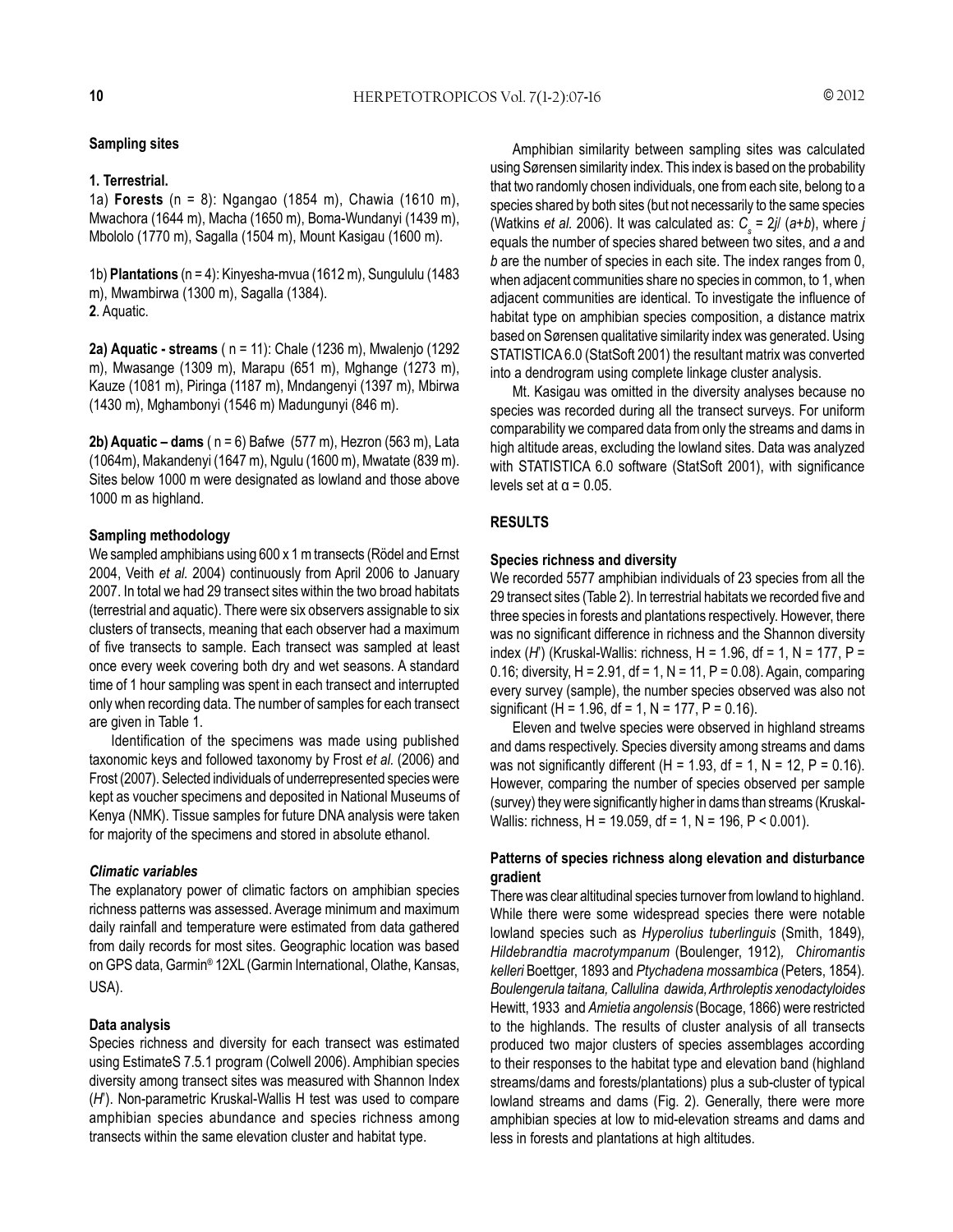#### **Species response to habitat disturbance level**

The results on patterns of species distribution clearly show absence of certain species in some habitats. The frog *Callulina dawida* was only found in indigenous forests. The leaf litter frog *Arthroleptis xenodactyloides* was confined mainly to forests and plantations, while *Amietia angolensis* occurred in highland streams. Dams were mainly dominated by open water breeders.

#### **DISCUSSION**

Response of species to habitat disturbance and elevation gradient The results on local amphibian species richness in the Taita Hills show that species abundance and richness differs significantly among the two broad habitat types (terrestrial and aquatic). Aquatic streams and dams in the highlands contained significantly more species than terrestrial forests and plantations. The results show that plantations were very depauperate in both species richness and number of individuals. Overall species richness and abundance positively increased with disturbance level from forests through streams to dams. However, considering species reproductive phylogeny (strategy) forest associated direct developing species (*Arthroleptis xenodactyloides, Callulina dawida* and *Boulengerula taitana* ) decreased with increased disturbance from forests to aquatic

**TABLE 1.** Number of samples and species observed in different transects in both terrestrial and aquatic habitats. *TABLA 1. Número de muestras y especies observadas en diferentes transectos en ambos hábitats terrestre y acuático.*

| <b>Transect</b> | <b>Habitat type</b><br><b>Number of samples</b> |    | Number of species observed (±SD) |
|-----------------|-------------------------------------------------|----|----------------------------------|
| Ngangao         | Forest                                          | 17 | $2 + 0.53$                       |
| Chawia          | Forest                                          | 16 | $2 + 0.49$                       |
| Mwachora        | Forest                                          | 16 | 1 ± 0.40                         |
| Macha           | Forest                                          | 15 |                                  |
|                 | Forest                                          | 18 | $2 + 0.51$                       |
| <b>Boma</b>     | Plantation                                      | 16 | $2 + 0.23$                       |
| Sungululu       | Plantation                                      | 14 | 1 ± 0.48                         |
| Kinyesha-mvua   |                                                 |    | $3 + 0.36$                       |
| Mndangenyi      | Aquatic stream                                  | 16 | $4 + 0.70$                       |
| Mbirwa          | Aquatic stream                                  | 17 | $5 + 0.72$                       |
| Mghambonyi      | Aquatic stream                                  | 13 | $5 + 0.59$                       |
| Makandenyi      | Aquatic dam                                     | 12 | $6 + 0.78$                       |
| Piringa         | Aquatic stream                                  | 18 | $5 + 1.15$                       |
| Ngulu           | Aquatic dam                                     | 16 | $7 + 1.37$                       |
| Mwatate         | Aquatic dam                                     | 19 | $8 + 1.99$                       |
| Madungunyi      | Aquatic stream                                  | 18 | $7 + 1.35$                       |
| Mbololo         | Forest                                          | 21 | $2 + 0.30$                       |
| Mwambirwa       | Plantation                                      | 17 | $2 + 0.44$                       |
| Mwasange        | Aquatic stream                                  | 19 | $8 + 1.24$                       |
| Mwalenjo        | Aquatic stream                                  | 19 | $6 + 0.85$                       |
| Chale           | Aquatic stream                                  | 16 | $5 + 1.12$                       |
| Sagalla         | Forest                                          | 15 | $2 + 0.26$                       |
| Sagalla         | Plantation                                      | 16 | 1 ± 0.34                         |
| Mghange         | Aquatic stream                                  | 13 | $5 + 1.28$                       |
| Kauze           | Aquatic stream                                  | 17 | $6 + 1.34$                       |
| Lata            | Aquatic dam                                     | 18 | $9 + 1.21$                       |
| Marapu          | Aquatic stream                                  | 16 | $4 + 0.92$                       |
| Hezron          | Aquatic dam                                     | 14 | $9 + 1.76$                       |
| <b>Bafwe</b>    | Aquatic dam                                     | 16 | $10 + 1.80$                      |
| Kasigau         | Forest                                          | 16 | $0\pm 0$                         |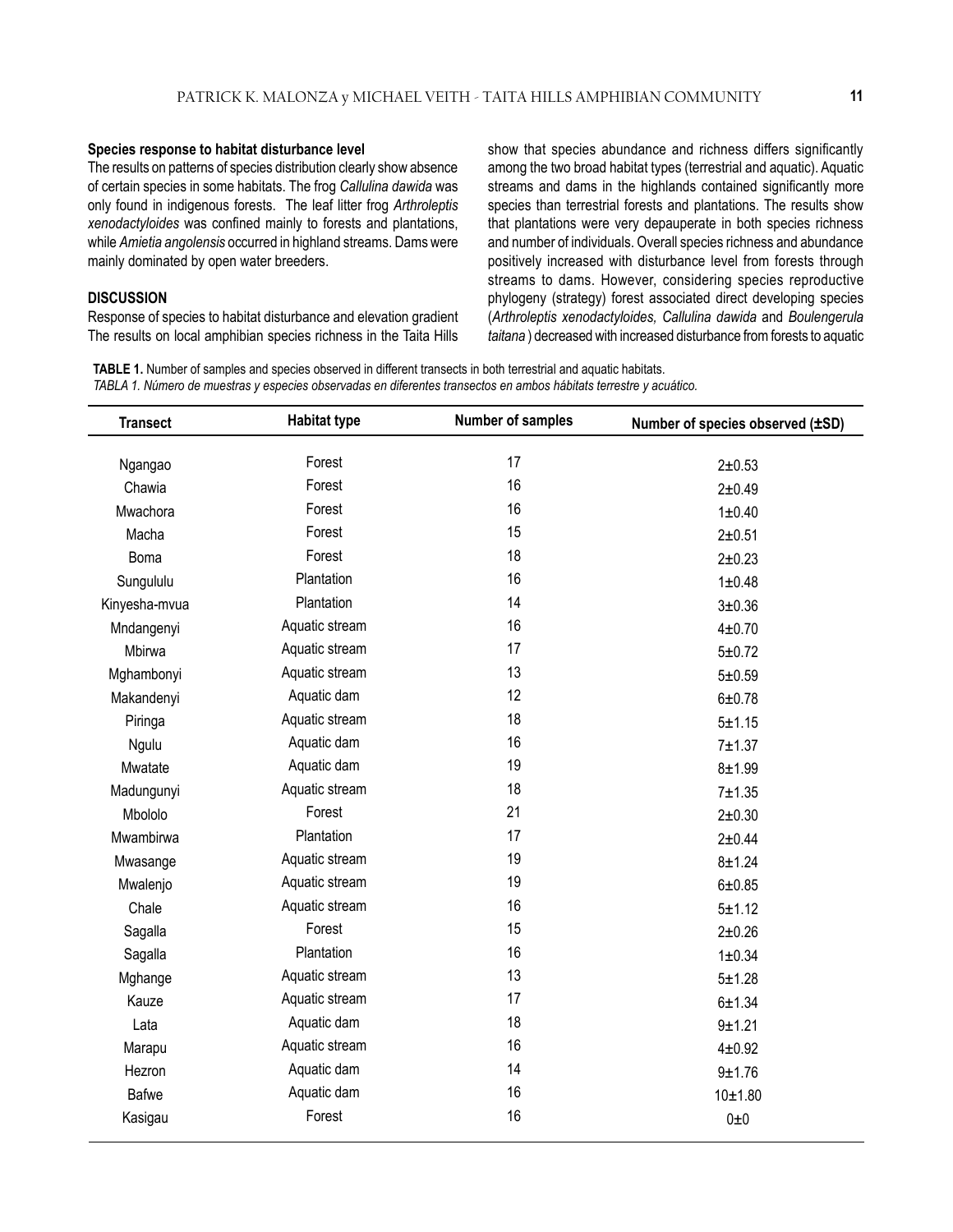habitats. These results concur with those of Lea *et al.* (2005) in Nigerian rainforests who observed that, following degradation of rainforests to other human modified habitats, species richness may remain constant or locally increase. However, these results contrast with several similar studies which have shown that species richness decreases from indigenous forests, through plantations to farms (Pineda and Halffter 2004).

Species richness was high at low to mid elevations and few at high elevations. In Taita Hills, rainfall increases with elevation while temperature decreases (Jätzold and Schmidt 1983). This pattern agrees with that reported by many previous studies on a wide range of taxonomic groups (Heaney 2001, Smith *et al.* 2007). Despite the high rainfall at high elevations in the Taita Hills, much of the water as observed elsewhere settles on mid-elevations and the rest on the foot hills therein creating breeding sites for open water breeders (Hofer *et al.* 2000). This observation is in agreement with past studies that have demonstrated high species richness as a product of high energy (temperature) and primary productivity (Hawkins *et al.* 2003b, Willig *et al.* 2003). Energy in form of temperature and rainfall (water) are known indirect measures of net primary productivity and hence increased species richness (Sanders *et al.* 2003).

In Taita Hills, certain species (with direct developing reproductive mode) are restricted to high elevation forests (e.g. *Callulina dawida*). Similarly, on Mount Kupe, Cameroon, Hofer *et al.* (2000) suggested that the dependence of most amphibians on aquatic breeding sites that were not available at all elevations reduced the relative importance of elevational gradient on amphibian species distributions. However, on a finer scale as evident in Taita Hills, they observed a significant response to amphibian species that do not depend on streams for development (i.e. direct developers) to elevational gradient variables. In cluster analysis, sites similar in disturbance and elevation clustered together reflecting their similarity in amphibian community.

#### **Implications for conservation management**

In Taita Hills direct developing amphibian species in forests (*Callulina dawida, Arthroleptis xenodactyloides, Boulengerula niedeni, Boulengerula taitana*) occur only in terrestrial forests and are absent in aquatic habitats. This suggests that the loss of forest cover result in the loss of the conditions (microclimate) required for supporting these species by altering the functional diversity (e.g. forest associated species). Elsewhere, microclimate change has



**FIG. 2.** Dendrogram from cluster analysis of the 28 transect sites from Taita Hills based on Sørensen's similarity. The dendrogram, in general, clusters transects. together that are similar in habitat type and/or at similar elevations.

*Dendrograma a partir de un análisis de cluster de los 28 sitios de transecta de las Taita Hills basado en la similitud de Sørensen. El dendrograma, en general, agrupa transectos.*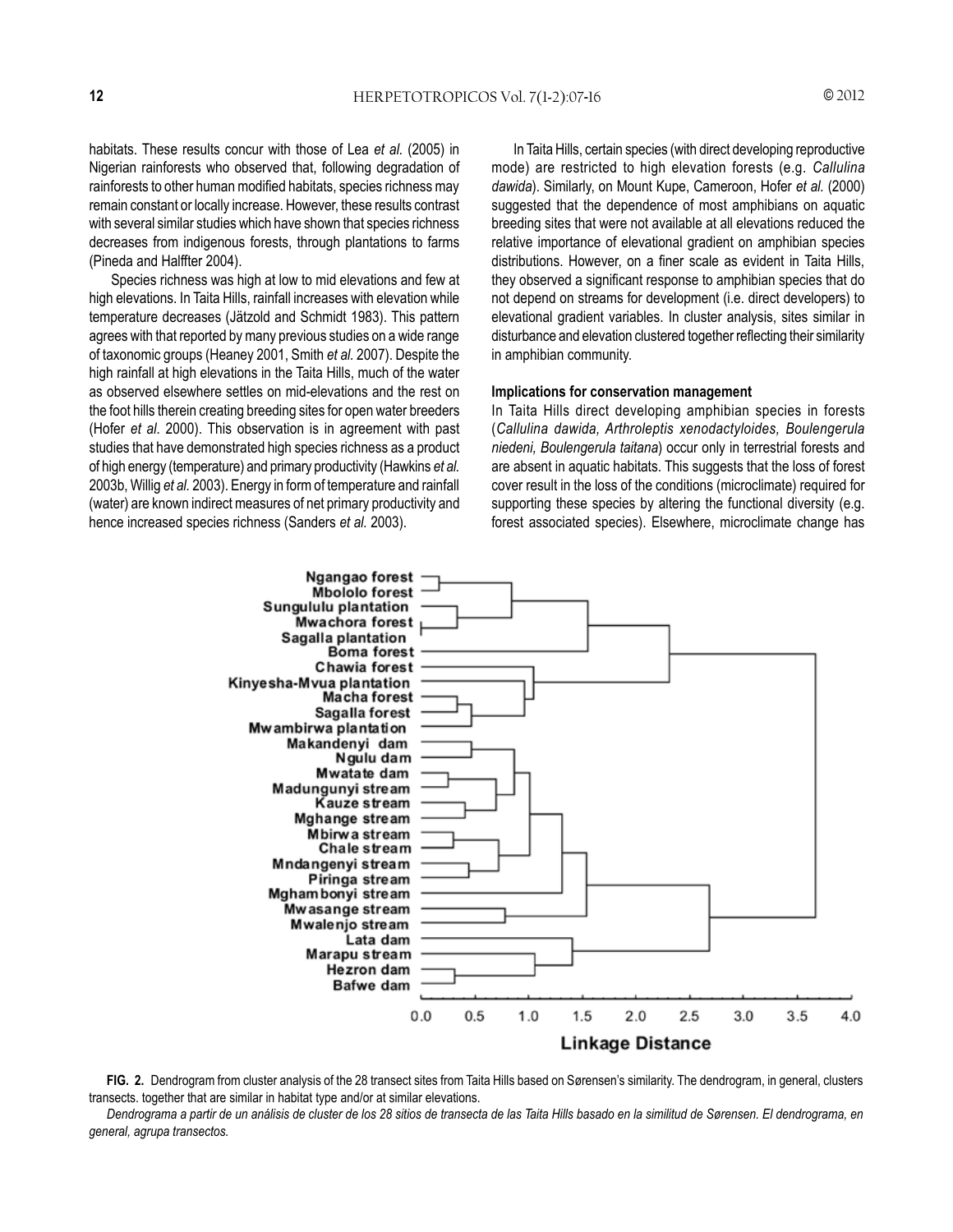**TABLE 2.** The 23 species and the respective number of individuals recorded in different habitats, plus their reproductive estrategy. **TABLA 2.** *Las 23 especies y su respectivo número de individuos registrados en diferentes hábitats, más su estrategia reproductiva.*

| Species                      |     | Terrestrial-Forest Terrestrial -Plantation Aquatic -Stream Aquatic -Dam |          |             | Habits             | Reproductive mode/strategy |
|------------------------------|-----|-------------------------------------------------------------------------|----------|-------------|--------------------|----------------------------|
| Boulengerula taitana         | 2   | 0                                                                       | 0        | $\mathbf 0$ | Fossorial          | Direct developer           |
| Xenopus borealis             | 0   | 0                                                                       | 91       | 99          | Aquatic            | Open water                 |
| Amietophrynus garmani        | 0   | 0                                                                       | 5        | 23          | <b>Terrestrial</b> | Open water                 |
| Amietophrynus gutturalis     | 2   | 2                                                                       | 219      | 116         | Terrestrial        | Open water                 |
| Amietophrynus xeros          | 0   | $\Omega$                                                                | 4        | 125         | Terrestrial        | Open water                 |
| Mertensophryne taitana       | 0   | $\Omega$                                                                |          | 0           | Terrestrial        | Open water                 |
| Phrynomantis bifasciatus     | 0   | 0                                                                       | 0        | 146         | <b>Terrestrial</b> | Open water                 |
| Callulina dawida             |     | 0                                                                       | 0        | 0           | Fossorial/         | Direct developer           |
| Hemisus marmoratus           | 0   | 0                                                                       | 0        | 22          | arboreal           | Open water                 |
| Arthroleptis xenodactyloides | 441 | 159                                                                     | 14       | 0           | Fossorial          | Direct developer           |
| Leptopelis concolor          | 0   | 0                                                                       | 84       | 201         | Terrestrial        | Open water                 |
| Hyperolius glandicolor       | 3   |                                                                         | 808      | 1581        | Arboreal           | Open water                 |
| Hyperolius tuberilinguis     | 0   | 0                                                                       | 0        | 86          | Arboreal           | Open water                 |
| Kassina senegalensis         | 0   | 0                                                                       | 0        | 86          | Arboreal           | Open water                 |
| Hildebrandtia macrotympanum  | 0   | 0                                                                       | $\Omega$ | 15          | Terrestrial        | Open water                 |
| Ptychadena anchietae         | 0   | 0                                                                       | 128      | 464         | Fossorial          | Open water                 |
| Ptychadena mascareniensis    | 0   | 0                                                                       | 137      | 229         | Terrestrial        | Open water                 |
| Ptychadena mossambica        | 0   | 0                                                                       | 2        | 0           | <b>Terrestrial</b> | Open water                 |
| Phrynobatrachus scheffleri   | 0   | 0                                                                       | 11       | 12          | Terrestrial        | Open water                 |
| Amietia angolensis           | 0   | 0                                                                       | 20       | $\mathbf 0$ | Terrestrial        | Open water                 |
| Tomopterna cryptotis         | 0   | 0                                                                       | 0        | 45          | Terrestrial        | Open water                 |
| Chiromantis kelleri          | 0   | 0                                                                       | 0        | 6           | Fossorial          | Open water                 |
| Chiromantis petersi          | 0   | 0                                                                       | 0        | 202         | Arboreal           | Open water                 |

been found to negatively impact leaf litter frogs (e.g. Ernst and Rödel 2005, Ernst *et al.* 2006, Hillers *et al.* 2008). This may be due to physiological or ecological factors. Higher temperatures, lower soil and atmospheric humidity, leaf litter loss, as well as increasing wind velocity are some of the consequences of forest removal (Marsh and Pearman 1997, Pineda and Halffter 2004). In general, amphibians need to keep their skin moist to allow gaseous exchange and depend on external heat to regulate their internal temperature (Duellman and Trueb 1994). The eggs of such species (direct developers) are exposed to the atmosphere and with reduced humidity would be vulnerable to desiccation. Therefore, simplification of the vegetation structure could reduce the availability of oviposition sites mainly for species that deposit their eggs on leaf litter (Vallan 2000, 2002). Consequently, in Taita Hills certain species like *Callulina dawida* and *Arthroleptis xenodactyloides* can serve as potential bio-indicators of forest quality. Other studies in the tropics have also identified certain herpetofauna as good indicators of forest quality and fragmentation

(e.g. Urbina-Cardona *et al.* 2006, Bell and Donnelly 2006).

On the other hand, the proportions of arboreal and/or open water breeding species in Taita Hills increased from terrestrial forests to aquatic dams. Basically, the reduction in forest patch size or area is related to decreasing environmental heterogeneity at ground level, resulting in the loss of microhabitats, breeding sites and territory for several species. Hence, terrestrial or ground living species would be most affected. However, it appears that this group of species is insensitive to reduction or change in forest cover. For arboreal species, one reason is that in spite of dwindling forest cover, their microhabitats' patchiness may not be affected or may even increase since high canopy may not be crucial. For open water breeders small loss of forest cover should be related to a decrease in availability of the microhabitats (ponds and streams) required for oviposition (Pineda and Halffter 2004), for these species the presence of a body of water (breeding sites) has stronger positive effect than that of the forest loss. This concurs with findings by Vallan (2002) in rainforests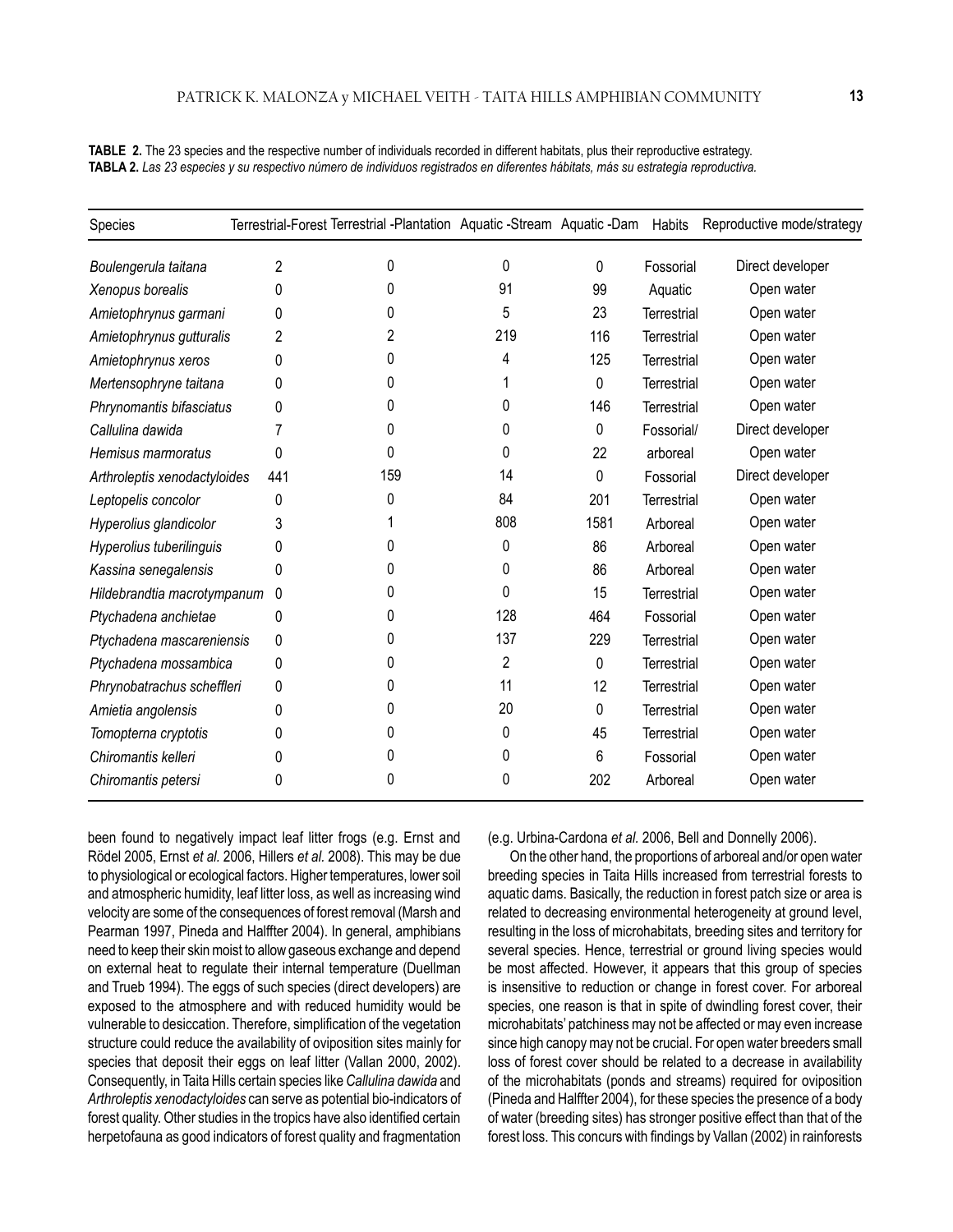of Madagascar, Pineda and Halffter (2004) in a montane forest in Mexico, and Hillers *et al.* (2008) in Taї National Park and selected forest fragments in Ivory Coast.

Plantations generally had few numbers of species and guilds attributable solely to their habitat structural simplicity such as lack of wetlands and leaf litter. Plantation stands may have such a dense canopy or produce chemicals virtually excluding other plant taxa (Evans 1982).

In Taita Hills, conservation investments should be directed towards the terrestrial indigenous forests. Although forests were generally poor in species richness than aquatic streams and dams, it is only here where you have direct developing amphibians. Among these are the three Taita Hills endangered endemics (Malonza 2008). The caecilian *Boulengerula niedeni* is caterogized by IUCN as Critically Endangered (CR) (www.iucnredlist.org/amphibians) while the *Boulengerula taitana* and the warty frog *Callulina dawida* are both proposed to be listed as Vulnerable (VU) and CR, respectively, following IUCN criteria (Malonza 2008). To protect these endemics, we therefore propose a framework for identifying priority areas for amphibian conservation that focus on indigenous forests. Hence, we recommend the continued maintenance of a set of forest fragments together with the human modified habitats extensively distributed (Pineda and Halfter 2004) including some form of habitat connectivity (e.g. corridors) (Cushman 2006, Akçakaya *et al.* 2007). We also strongly support restoration programmes of gradually replacing exotic plantations with indigenous plants.

#### **CONCLUSIONS**

This study clearly shows that species response to disturbance and elevation gradient depends on particular species reproductive strategy. Species with direct development mode of breeding are restricted to terrestrial forests in high elevations. These are as well the most affected by human habitat modifications. Most of these disappear with loss of indigenous forests and any conservation efforts should be directed towards their protection for continued survival of the Taita Hills endemics.

#### **ACKNOWLEDGMENTS**

We are very grateful to our Taita Hills field assistants, namely Peter Mwasi, Peter Alama, Oliver Mwakio, Bigvai Karingo, Greshon Kisombe and Rensone Dio, who helped in surveys. Thanks go to the local community and Kenya Forest Service personnel in Taita, who allowed sampling within forest reserves and community lands. PKM is very grateful to National Museums of Kenya for granting him a study leave to work in Taita Hills. We also acknowledge the study with a PhD student scholarship funds by the Katholischer Akademischer Ausländer-Dienst (KAAD), Bonn, Germany to PKM as well as logistic support from the BIOLOG BIOTA East Africa project (Federal Ministry of Education and research, Germany) and Critical Ecosystem Partnership Fund (CEPF).

#### **REFERENCES**

- **Akçakaya, H.R., G. Mills and C.P. Doncaster. 2007.** The role of metapopulations in conservation. Pp. 64-84. *In*: D.W. Macdonald and K. Service. (Eds.). Key Topics in Conservation Biology. Blackwell Publishing, Oxford.
- **Beentje, H.J. 1987.** An ecological and floristic study of the forests of the Taita Hills, Kenya. Utafiti 1:23-66.
- **Bell, K.E. and M.A. Donnelly**. **2006.** Influence of forest fragmentation on community structure of frogs and lizards in north-eastern Costa Rica. Conservation Biology 20(6):1750-1760.
- **Benedick, S., J.K. Hill, N. Mustaffa, V.K. Chey, M. Maryati, J.B. Searle, M. Schilthuizen and K C. Hamer. 2006.** Impacts of rain forest fragmentation on butterflies in northern Borneo: species richness, turnover and the value of small fragments. Journal of Applied Ecology 43:967-977.
- **Carpenter, C. 2005.** The environmental control of plant species density on a Himalayan elevation gradient. Journal of Biogeography 32**:**999-1018.
- **Cayuela, L., D.J. Golicher, J.M.R. Benayas, M. González-Espinosa and N. Ramírez-Marcial. 2006.** Fragmentation, disturbance and tree diversity conservation in tropical montane forests. Journal of Applied Ecology 43:1172-1181.
- **Colwell, R.K. 2006.** EstimateS 7.5.1: Statistical estimation of species richness and shared species from samples. User's Guide and Application. Department of Ecology and Evolutionary Biology, University of Connecticut, Storrs. Available from: http://viceroy. eeb.uconn.edu/estimates.
- **Colwell, R.K., C. Rahbek and N. J. Gotelli. 2004.** The mid-domain effect and species richness patterns: What have we learned so far? American Naturalist 163(3):E1-E23.
- **Cushman, S.A. 2006.** Effects of habitat loss and fragmentation on amphibians. A review and prospectus. Biological Conservation 128(2):231-240.
- **Duellman, W.E. and L. Trueb. 1994.** Biology of Amphibians. The John Hopkins University Press, Baltimore.
- **Ernst, R. and M.-O. Rödel 2005.** Anthropogenically induced changes of predictability in tropical anuran assemblages. Ecology 86(11):3111-3118.
- **Ernst, R., K.E. Linsenmair and M.-O. Rödel. 2006.** Diversity erosion beyond the species level: Dramatic loss of functional diversity after selective logging in two tropical amphibian communities. Biological Conservation 133:143-155.
- **Evans, J. 1982.** Plantation in the Tropics. Claredon Press, Oxford.
- **Ewers, R.M. and R.K. Didham. 2006.** Confounding factors in the detection of species responses to habitat fragmentation. Biological Reviews 81:117-142.
- **Fahrig, L. 2003.** Effects of habitat fragmentation on Biodiversity. Annual Reviews Ecology, Evolution and Systematics 34:487-515.
- **Frost, D.R. 2007.** Amphibian Species of the World: an online reference. Version 5.0 (1 February 2007). Electronic database accessible at http://research.amnh.org/ herpetology/amphibia/ index.php. American Museum of Natural History, New York, USA.
- **Frost, D.R., T. Grant, J. Faivovich, R. Bain, A. Haas, C.F.B.**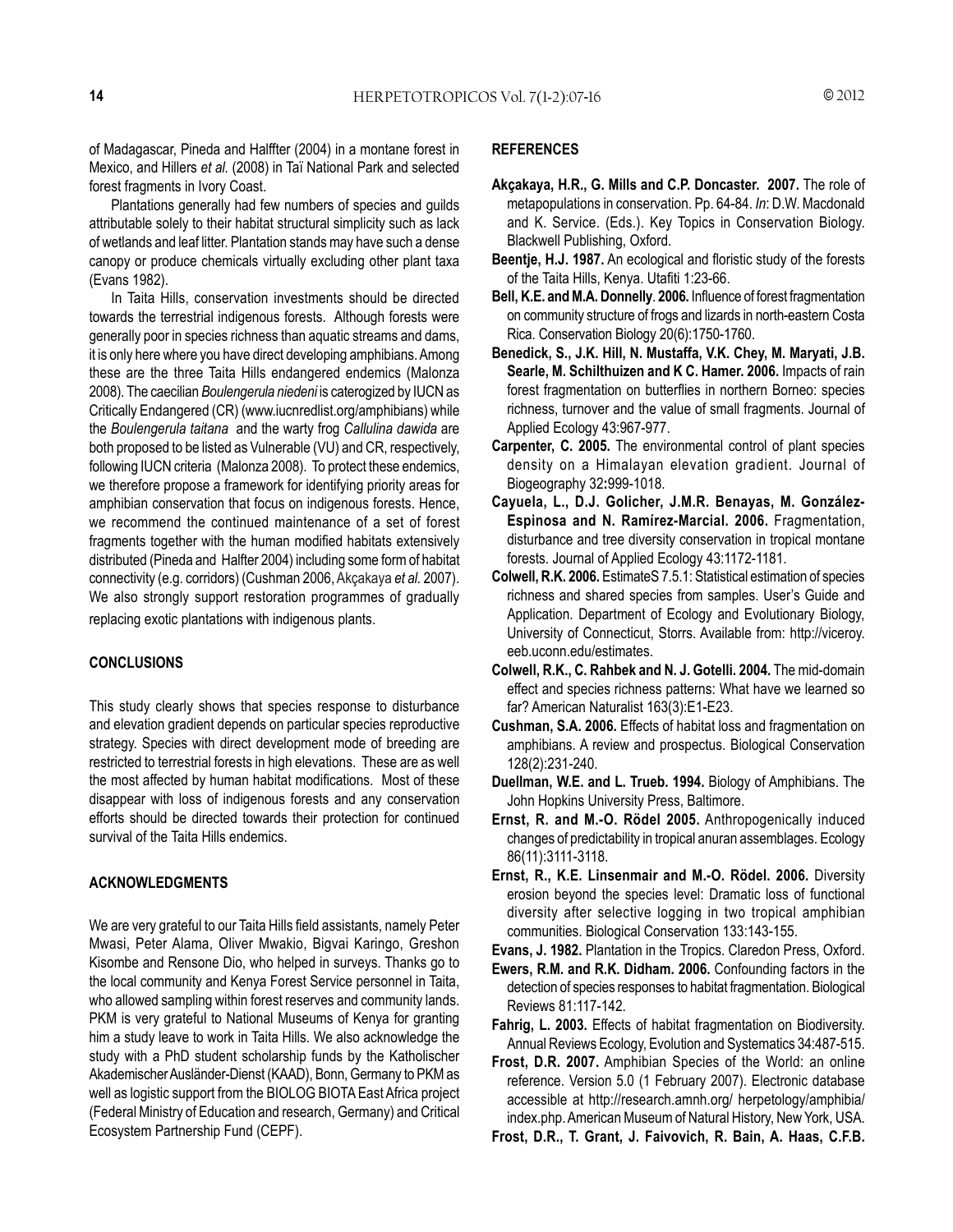**Haddad, R.O. De Sá, S.C. Donnelly, C.J. Raxworthy, M. Wilkinson, A. Channing, J.A. Campbell, B.L. Blotto, P. Moler, R.C. Drewes, R.A. Nussbaum, J.D. Lynch, D. Green and W.C. Wheeler. 2006.** The Amphibian Tree of Life. Bulletin of the American Museum of Natural History 297:1-370.

- **Hawkins, B.A., R. Field, H.V. Cornell, D.J. Currie, J-F. Guegan, D.M. Kaufman, J.T. Kerr, G.G. Mittelbach, T. Oberdorff, E.M., O'brien, E.E. Porter and J.R.G. Turner. 2003a.** Energy, water and broad-scale geographic patterns of species richness. Ecology 84:3105-3117.
- **Hawkins, B.A.E., E. Porter and J.A.F. Diniz-Filho. 2003b.** Productivity and history as predictions of the latitudinal diversity gradients of terrestrial birds. Ecology 84:1607-1623.
- **Heaney, L.R. 2001.** Small mammal diversity along elevational gradients in the Philippines: an assessment of patterns and hypotheses. Global Ecology and Biogeography 10:15-39.
- **Hillers, A., M. Veith and M.-O. Rödel. 2008.** Effects of forest fragmentation and habitat degradation on West African leaf-litter frogs. Conservation Biology 22(3):762-772. DOI:10.1111/j.1525- 1739.2008.00920.x.
- **Hofer, U., L-F. Bersier and D. Borcard. 2000.** Ecotones and gradients as determinants of herpetofaunal community structure in the primary forest of Mount Kupe, Cameroon. Journal of Tropical Ecology 16:517-533.
- **Jätzold, R. and H. Schmidt. 1983.** Farm Management Handbook of Kenya, Vol. II, Part C-Natural Conditions and Farm Management, East Kenya (Eastern and Coast Provinces. Published by the Kenyan Ministry of Agriculture, in Cooperation with the German Agricultural Team (GAT) of the German Agency for Technical Cooperation (GTZ).
- **Kupfer, J.A., G.P. Malanson and S.B. Franklin. 2005.** Not seeing the ocean for the islands: the mediating influence of matrix-based processes on forest fragmentation effects. Global Ecology and Biogeography15:8-20.
- **Lea, J.M., L. Luiselli and E. Politano. 2005.** Are there shifts in amphibian faunal composition in Nigerian landscapes undergoing long-term degradation? A case study from a montane environment. Revue d'Ecologie (la Terre et la Vie):60:65-76.
- **Lovett J.C. 1990.** Classification and status of the Tanzanian forests. Mitteilungen aus dem institut für allgemeine botanik in Hamburg 23a:287-300.
- **Malonza, P.K. 2008.** Amphibian biodiversity in Taita Hills, Kenya. Unpublished Ph.D. Thesis. University of Mainz, Mainz, Germany. 163 Pp.
- **Marsh, D.M. and P.B. Pearman. 1997.** Effects of habitat fragmentation on the abundance of two species of Leptocyclid frogs in an Andean montane forest. Conservation Biology 11(6):132-138.
- **Mwagore, D. 2005 (Ed.).** Land Use in Kenya: The case for a national land use policy. Land Reform Vol. 3. Kenya land Alliance, Nakuru-Kenya.
- **Myers N., R.A. Mittermeier, C.G. Mittermeier, G.A.B. da Fonseca and J. Kent. 2000.** Biodiversity hotspots for conservation priorities. Nature 403:853-858.

**Neckel-Oliveira, S. and C. Gascon. 2006.** Abundance, body

size and movements of tropical tree frogs in continuous and fragmented forest in the Brazilian Amazon. Biological Conservation 128:308-315.

- **Newmark, W. 1998.** Forest area, fragmentation and loss in the Eastern Arc Mountains; implications for the conservation of biological diversity. Journal of East African Natural History 87:29-36.
- **Pearman, P.B. 1997.** Correlates of amphibian diversity in an altered landscape of Amazonian Ecuador. Conservation Biology 11(5):1211-1225.
- **Pineda, E. and G. Halffter. 2004.** Species diversity and habitat fragmentation: frogs in a tropical montane landscape in Mexico. Biological Conservation 117:499-508.
- **Rahbek, C. 1997.** The relationship among area, elevation and regional species richness in Neotropical birds. American Naturalist 149:875-902.
- **Raman, T.R.S. 2006.** Effects of habitat structure and adjacent habitats on birds in tropical rainforest fragments and shaded plantations in the Western Ghats, India. Biodiversity and Conservation 15:1577-1607.
- **Rödel, M.-O. and R. Ernst. 2004.** Measuring and monitoring amphibian diversity in tropical forests. I. An evaluation of methods with recommendations for standardization. Ecotropica 10:1-14.
- **Ross, K.A., B.J. Fox and M.D. Fox. 2002.** Changes to plant species richness in forest fragments: fragment age, disturbance and fire history may be as important as area. Journal of Biogeography 29:749-765.
- **Sanders, N.J. 2002.** Elevational gradients in ant species richness: area, geometry, and Rapoport's rule. Ecography 25:25-32.
- **Sanders, N.J., J. Moss and D.Wagner. 2003.** Patterns of ant species richness along elevation gradients in an arid ecosystem. Global Ecology and Biogeography 12:93-102.
- **Smith, S.A, A.N.M. De Oca, T.W. Reeder and J.J. Wiens. 2007.** A phylogenetic perspective on elevational species richness in Middle American treefrogs: Why so few species in the tropical lowland rainforests? Evolution 61-5:1188-1207.
- **Statsoft. 2001.** STATISTICA: Data analysis software system, Version 6.0. StatSoft, Oklahoma.
- **Taberelli, M. and C. Gascon. 2005.** Lessons from fragmentation research: Improving management and guidelines policy for biodiversity conservation. Conservation Biology 19(3):734-739.
- **Urbina-Cardona, J.N., M. Olivares-Pérez and V.H. Reynoso, 2006.** Herpetofauna diversity and microenvironment correlates across a pasture-edge-interior ecotone in tropical rainforest fragments in the Los Tuxtlas Biosphere Reserve of Veracruz, Mexico. Conservation Biology 132(1):61-75.
- **Vallan, D. 2000.** Influence of forest fragmentation on amphibian diversity in the nature reserve of Ambohitantely, highland Madagascar. Biological Conservation 96:31-43.
- **Vallan, D. 2002.** Effects of anthropogenic environmental changes on amphibian diversity in the rain forests of eastern Madagascar. Journal of Tropical Ecology 18:725-742.
- **Vallan, D., F. Andreone, V.H. Raherisoa and R. Dolch. 2004.** Does selective exploitation affect amphibian diversity? The case of